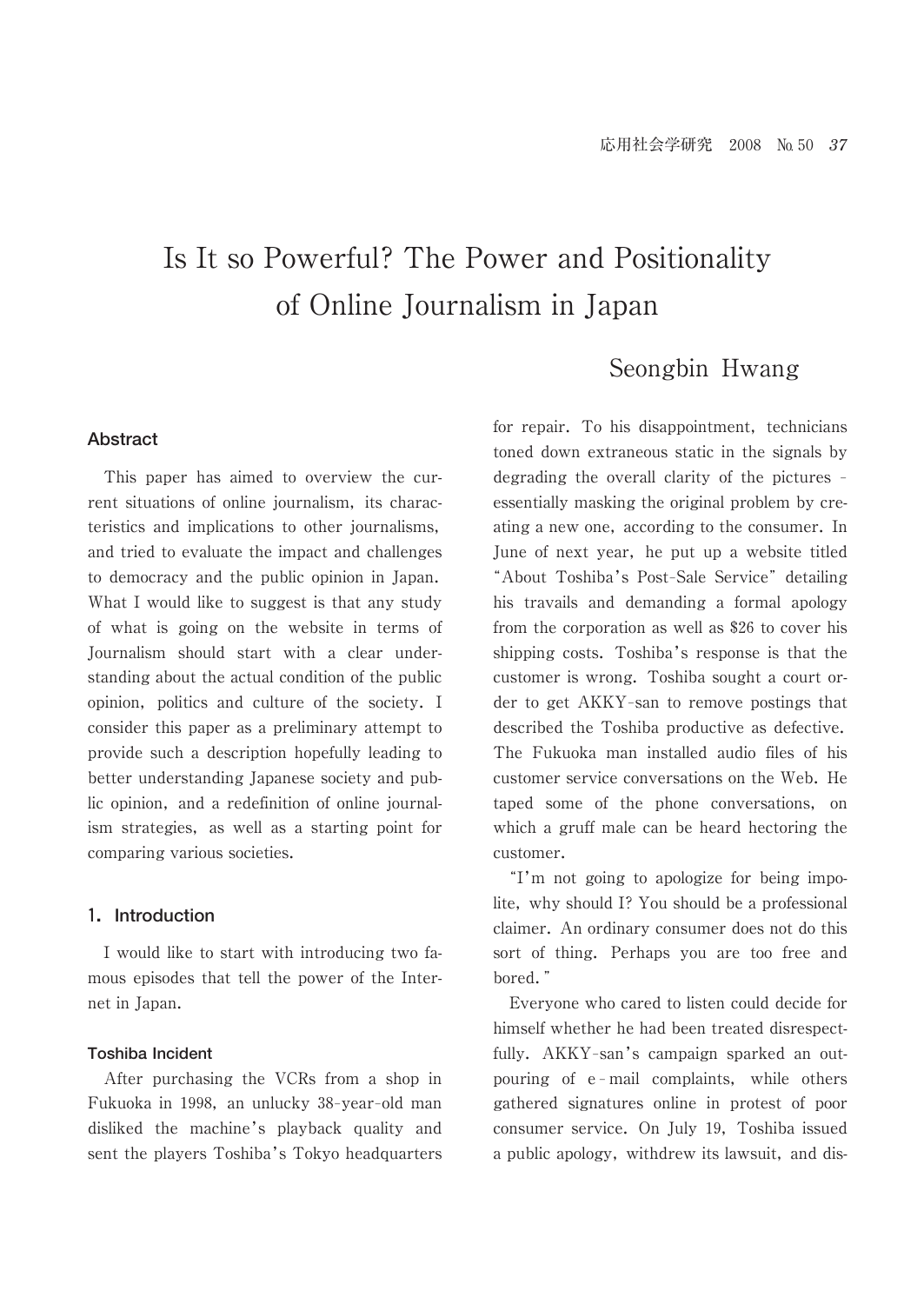patched vice president to Fukuoka for a personal apology though only for rudeness.<sup>1)</sup>

# **Protest against JAPAN - KOREA friendship campaign**

 In the Round of 16 of 2002 FIFA World Cup, Korea Republic claimed an electrifying 2-1 victory. Even more unlikely was a penalty shootout win over Spain in the quarterfinal. In contrast, another co-hosts Japan was defeated by Turkey in the second round on their way to the semifinals. Korean people's street performances that made the streets like a sea of red during and after every match were already subject matter of media coverage in Japan in somehow joyful but sometimes jealousy mood.

 The semifinal between Republic Korea versus Germany was held in Seoul on June 25. In order to support Germany, about 1000 Japanese gathered for public viewing performed in the National Stadium of Tokyo by the appeal on the Internet. The reason for which they gathered seemed to be not only the anxiety which cannot allow atmosphere which supports South Korea at the holy national stadium but also the criticism to the media "which do not tell the truth. $"^{2)}$  It can be said that the group that had always hidden the body to virtual and anonymous space appeared in public space at last. The following is the message of the appeal in  $\degree$ 2 Channel" which is said to have urged this mobilization.

1 Name : the Nameless(名無しさん) Posted Date : 2002/06/24 (Mon.) 19 : 58 It became real that we are afraid!

 Unlike South Korean, you think that you continue taking an opposite attitude against the unjust judgment of Korean game until now, but the scheme "privatization of World Cup by conspiracy with Japanese and South Koreans" will be drawn for the foreign media and foreign people that cannot distinguish Japan from China and Korea. In order to avoid it and to send to foreign media (our message), a movement of wanting to perform our declaration of intention is occurring and expanding. Let's gather in the National Stadium on the day with T-shirts, sashes, headbands, placards on which messages like "against unjust judgment!", "Japanese want Justice!" written in English to the world.

 From this message, the deep anxiety over 'iustice' not being protected from a pure soccer fan's position towards the 'world' can be read. However, the 'world' here is not necessarily the real world itself. It is the West to which modern Japan has desired its recognition for self-identity since the modern times.<sup>3)</sup> Otherwise it is 'the countries which they think the strongest de no jours.<sup>4)</sup> Moreover one should be cautious about whom we are and who the two "others" are, the West as the World and Korea as the other, or the unjust"

 Each of above two episodes has been told as episode that tells the power of the Internet and the importance of the freedom of speech. However, what is important is who the enemy was in fighting in which they are proud of the victory.

# **2.Current Conditions of Online Journalism in Japan**

## **Overview of penetration of the Internet**

The penetration of the Internet in 2006 was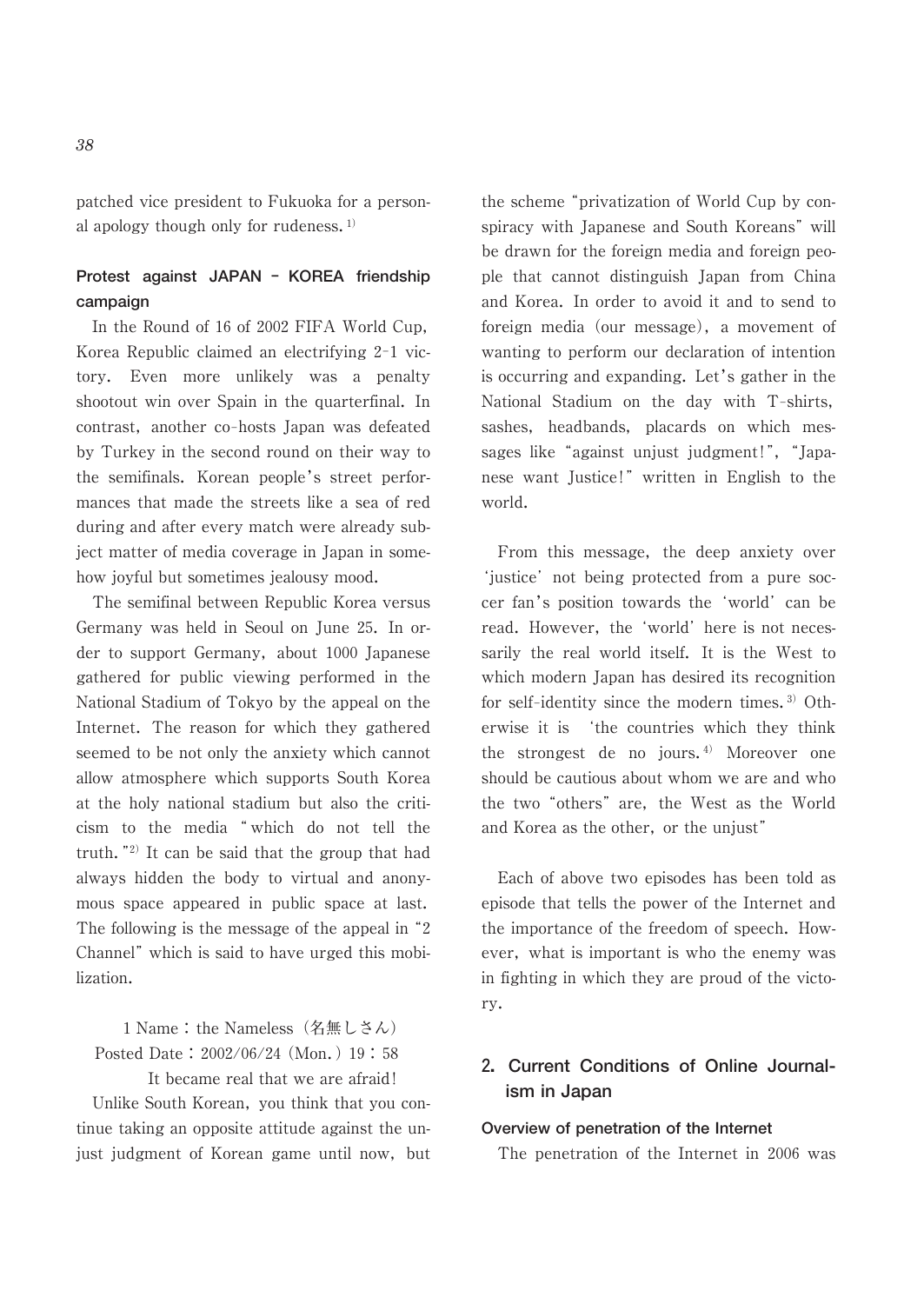68.5% and the number of Internet users was estimated at about 87.54 million (an increase of 2.25 million compared to the previous year). The number of broadband subscribers was approximately 2.33 million as of the end of 2005 (an increase of 19.1% over the previous year). The broadband household diffusion rate became 50.9% as of March 2007, and exceeded the half of all the households of Japan for the first time. From 41.4% at the February 2006, it has been extended steadily. Among those, the number of DSL subscribers was approximately 14.52 million (up to 6.2% from the previous year), which was the highest figure. This was followed by FTTH (Fiber to The Home) with about 5.46 million (up 88.4%) and wireless Internet (FWA) with about 20,000 (down 34.8  $%$ .)<sup>5)</sup> Moreover, according to recent study, broadband service in Japan is eight to 30 times as fast as in the United States……and considerably cheaper, as little as \$22 a month. Japan has the world's fastest Internet connections, delivering more data at a lower cost than anywhere else does.  $6$ )

 Likewise, the amount of Internet use has been increasing steadily, and the amount of information on the websites expands rapidly. In 2004, people used Internet more than newspaper, 37 minutes per a day compared to 31 minutes reading newspaper, for the first time. Moreover, Japanese is the Internet's third most populous language group after English and Chinese.7) Although Japan is a relatively small country, the space for Japanese on the virtual world could not be told small. In addition, Japanese people seem to be polite and reluctant to speak out. However, they might be very active and straight in a specific situation just like any other ethnic group all over the world.

#### **Reluctant major media**

 In these ten years, many individual users or special interest groups have used the Internet as an outlet for their news, but also almost all the Japanese major media have launched their news sites. As of 2007, Japan's major print dailies each maintain their own news sites : Asahi Newspaper's Asahi. com ; YOMIURI ONLINE of the Yomiuri Shimbun ; Mainichi Newspaper's Mainichi Daily News ; NIKKEI NET and Nikkei 4946 of the Nihon Keizai Shimbun; and MSN-Sankei News of the Sankei Shimbun.<sup>8)</sup>

 Japanese major media have been reluctant to go online. There are some reasons. First, High circulation : Japanese newspapers have the highest circulation rate of any country in the world. Given that Japan still ranks second in the world when looking at consumption by population at 549 copies per thousand and subscriptions per household more than 1 copy they might think they don't need to try go to the frontier. Second, Japan's unique distribution system : It relies heavily on independent distributors, many of which are small businesses and solely focus on newspaper distribution. For instance, the Asahi Shimbun alone carries a distribution channel of 3,400 agents totaling 84,000 employees who would balk at the thought of newspaper companies bypassing them to directly reach its readers. In a system that has prevailed since 1903, traditional media behemoths are struggling to make a transition that could result in the displacement of thousands of individuals. Third, disposition of elitism of the major newspaper : they criticize online content as "stale reprints" of previously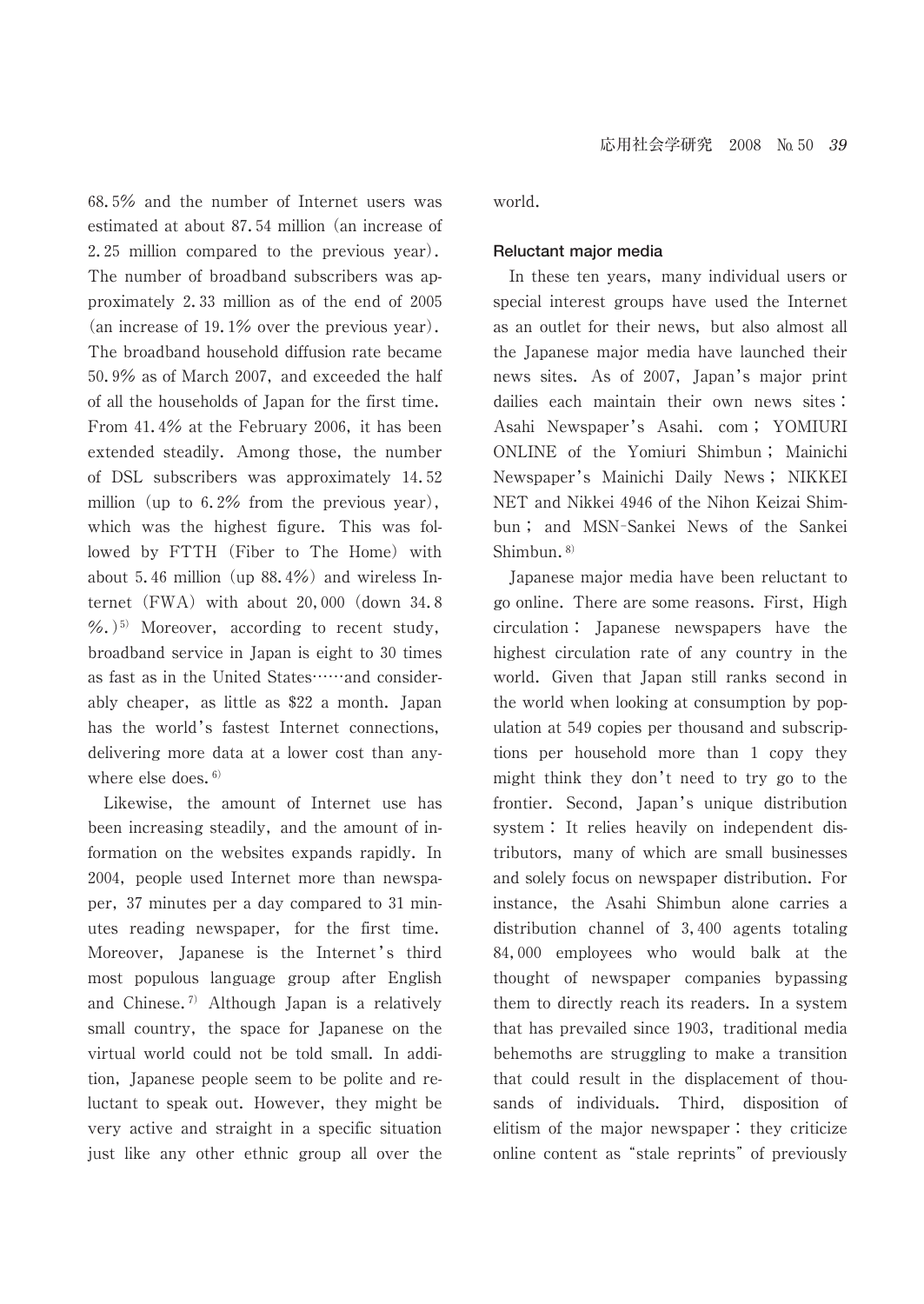| Services                                                       | Number of companies |      |  |  |
|----------------------------------------------------------------|---------------------|------|--|--|
| Internet                                                       | Web                 | 86   |  |  |
|                                                                | Mail                | 40   |  |  |
|                                                                | Video on the Web    | 42   |  |  |
|                                                                | Contents Provider   | 46   |  |  |
|                                                                | Digital Replica     | 10   |  |  |
| Information Provider for Browser Phones                        | 66                  |      |  |  |
| New Internet Services                                          | <b>RSS Feeds</b>    | 26   |  |  |
|                                                                | Podcasting          | 12   |  |  |
|                                                                | Blog                | 29   |  |  |
|                                                                | <b>SNS</b>          | 3    |  |  |
| Cable Television                                               | 38(4)               |      |  |  |
| Teletext Service by Terrestrial Broadcasting                   | 6                   |      |  |  |
| FM Teletext Broadcasting                                       | 8                   |      |  |  |
| Data Multiplex Broadcasting                                    | 5                   |      |  |  |
| Communication Satellite Broadcasting                           |                     | 6(1) |  |  |
| <b>BS</b> Digital Broadcasting                                 |                     | 6    |  |  |
| Program Supplier for Broadcasting                              |                     | 9    |  |  |
| Community Broadcasting                                         | 24(5)               |      |  |  |
| Internet Service Provider and other telecommunication business |                     | 13   |  |  |
| Facsimile                                                      |                     | 5    |  |  |
| Archives                                                       | 38                  |      |  |  |
| Illuminated news display                                       | 43                  |      |  |  |

# Figure **1.** Electronic Media Projects by Newspapers and News Agencies

※ Figures in parentheses show numbers of news organizations that provide only information, not make capital participation or do other activities. However, such ventures as the Internet, teletext service by terrestrial broadcasting, FM teletext broadcasting, television data multiplex broadcasting, BS digital broadcasting, information provider for browser phones, archives, illuminated news display are counted as entries, even if they are mere information offerings. A total of 104 news organizations, including nonrespondents, are operating 179 Web sites.

※ Source : Annual survey by NSK's Degital Media Development Section, questioning 111 member newspapers and news agencies (86 responses), conducted as of January 1, 2007.

## *40*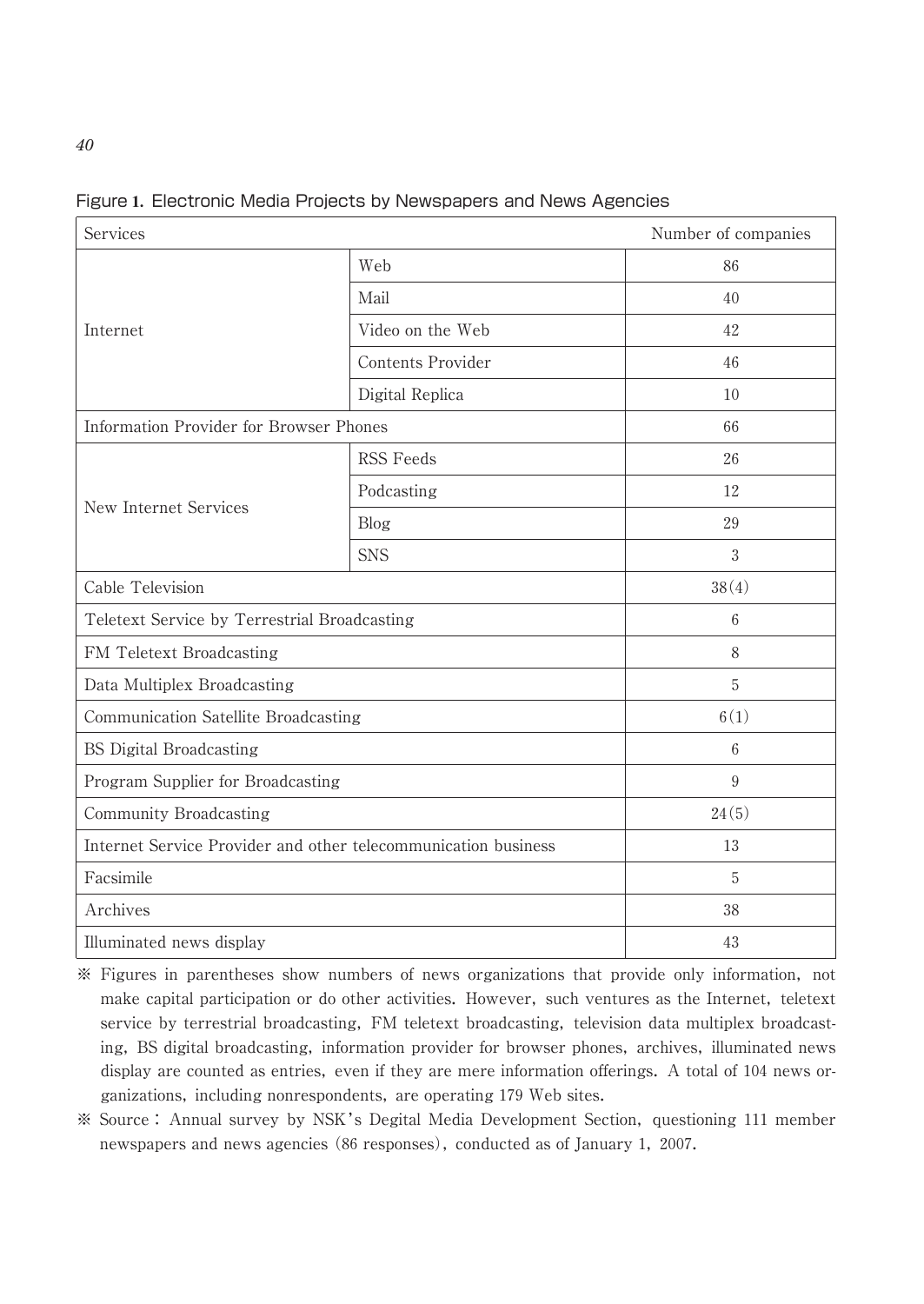run stories.

 From a viewpoint of business side, however we can have a different look, which show us that the Japanese media conglomerates are not reluctant to get new business opportunities as Figure 1 shows. Possibly, they might have been waiting for time to merely ripen.

### **Participatory citizen journalism**

 Japan Alternative News for Justices and New Cultures (JanJan) is the first alternative online daily new service. It was launched as a free daily Internet news service in February 2003 by Ken Takeuchi, a former the Asahi's reporter and ex-mayor of Kamakura City, whose goal is to "completely rework the traditional concept of media. ─ Two policies distinguished from mainstream newspapers : First, JanJan relies primarily on citizen reporters, not professional journalists, to write articles. Second, in contrast to mainstream competitors, JanJan does not rely heavily on government and corporate press news releases. Although it is told that, the English name makes JanJan sound something like a cross between the Japan Communist party and Greenpeace-in a sense it is similar to online publications by labor or peace activist organizations-this is no strident radical rag. JanJan's antiestablishment bent is tempered with a polite tone ; JanJan intends to coexist peacefully with the media establishment it hopes to change.<sup>9)</sup> JanJan is published daily and covers a range of news in seven sections : Living, Regional, Culture, Media, Business, Politics and World.

 Ohmynews Japan rolled off the virtual presses August 2006. By the end of the year, 2,600 citizen journalists had registered and, funded with an \$11 million cash injection from telecommunications corporation Softbank, the site was publishing 25 to 30 new articles a day. Shuntaro Torigoe, a well-known journalist and TV anchor, was appointed to head the site, but resigned not long after. Professional editors and journalists were taken on to proofread and factcheck articles, while contributors were paid up to 2000 yen for their articles.

 Other websites adopt citizen journalism as a slogan such as PJ news (http://www.pjnews. net) by Livedoor and NIKKANBERITA (http:/ /www.nikkanberita.com) which mainly focuses on international affairs.

 However, in the public journalism arena, no other sites have matched the success of South Korea's OhmyNews, (after which both sites are modeled) which is credited with influencing the election of the president Roh Moo-hyun in 2003 but also claims to have earned \$400,000 in profit in 2004. Yet, for all their ambition, neither JanJan nor OhmyNews Japan seem to have landed a blow on the mainstream media as yet. The sites have communities of dedicated contributors, but they are little known and have relatively little influence. While the South Korean OhmyNews has tens of thousands of citizen journalists, the Japanese sites have only a few thousand between them. The number of active writers is probably more like in the tens.  $10$ )

## **Bulletin Board and Blog, etc.**

 On the other hand, many journalists and social scientists shed the light on Japan's largest Internet bulletin board ' 2 channnel' ("ni-channeru" as pronounced in Japanese) where more than 400 bulletin boards including more than 6000 threads (each thread is a series of postings to a particular message) are managed to discuss various topics. About 5.4 million people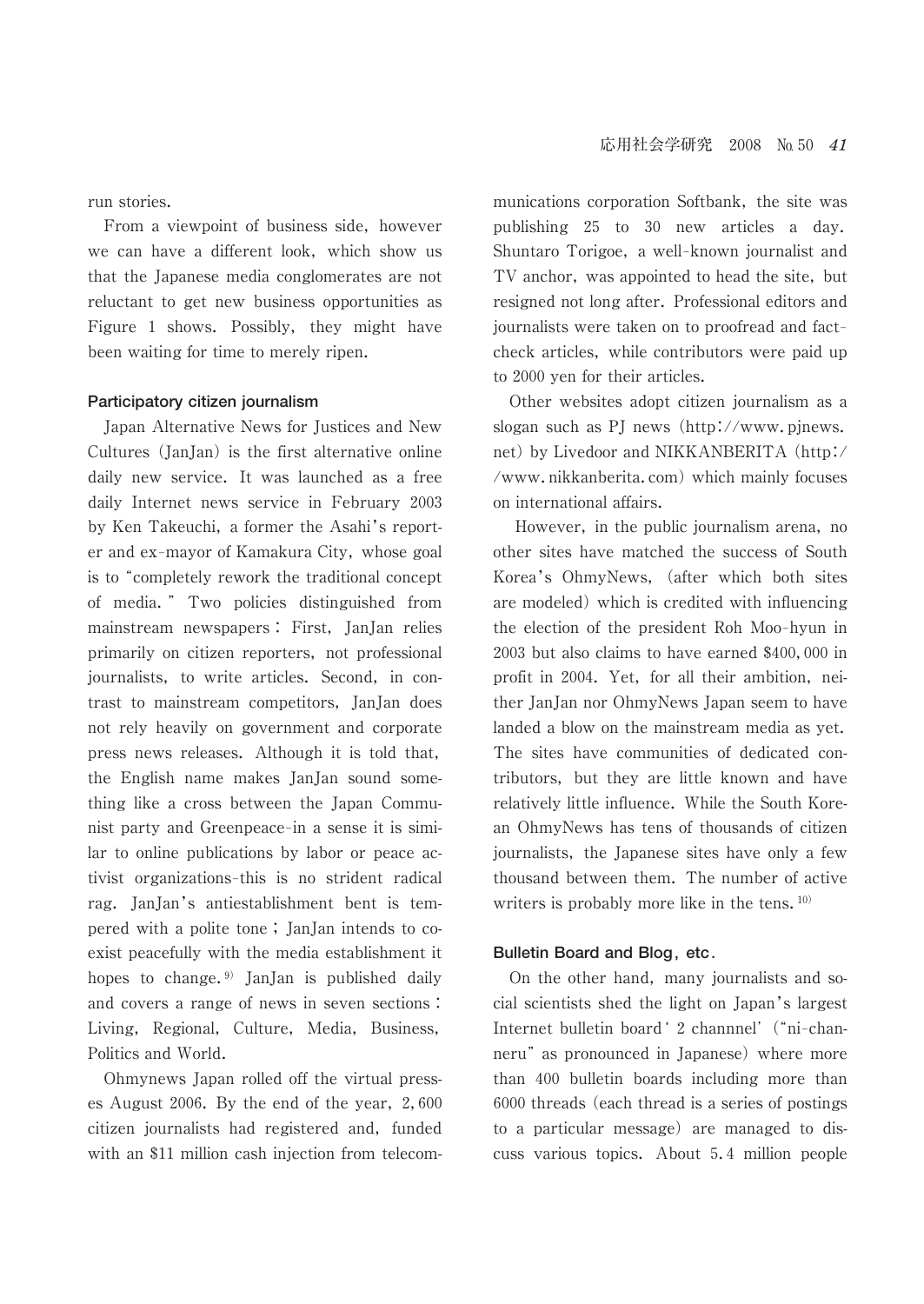come to this "2 Channel" each month, many of them several times a day, according to the survey of NetRatings Japan Inc. In addition, Google, which is the most popular search engine of the Internet, announced at December  $2002$  that the most used query in Japan was  $^{\circ}2$ channel". These facts clearly show that 2 channel is the most popular online community site in Japan and has become part of Japan's everyday culture as no other Web site has.

 Founded on May 30, 1999, in a college apartment in Arkansas, USA, this single site has more influence on Japanese popular opinion than the prime minister, the emperor and the traditional media combined. On one level, it serves as a fun, informative place for people to read product reviews, download software and compare everything from the size of their poop to quiz show answers. However, conversations hosted here have also influenced stock prices, rallied support for philanthropic causes, organized massive synchronized dance routines, prevented terrorism and driven people to their deathbeds."<sup>11)</sup> The place where disgruntled employees leak information about their companies, journalists include tidbits they cannot get into the mainstream news media and the average salary man attacks with ferocity and language unacceptable in daily life. It is also the place where gays come out in a society in which they mostly remain in the closet, where users freely broach taboo subjects.

 The community is an anonymous anarchy, though there are two types of anonymity : handle name type and nameless type, which gives participants more freedom. Anonymous posting is regarded as vital for the popularity of this bulletin because in Japan speaking out risks public humiliation<sup>12)</sup>, so without taking risks

participants can criticize not only politicians, celebrities and their teachers but also a specific ethnic group, leftist groups and feminist groups.

# **3.Lagging in participatory citizen journalism and volatile in anonymous bulletin boards**

 Why hasn't citizen journalism taken off in Japan? Why are Japanese people so volatile in anonymous bulletin board? To these questions, there are many explanations. I would like to introduce some of the typical ones.

 First, it has been suggested that Japanese people simply do not have time to research and write articles and Japan has fewer activists and volunteers than any other countries. However, that is not an adequate explanation, compared to a neighboring country.

 Second, cultural explanation : JanJan ' s founder Takeuchi, Ken has pointed out Japanese national character for this phenomenon. According to him, Japanese by nature prefer to avoid dissonance in a culture that values harmony.

*In my opinion, people in South Korea all have their own ideas and opinions and tend to speak out what they think in frank words. On the other hand, Japanese people often hesitate in expressing themselves. Even when they do speak out, they tend to choose ambiguous words.*

*Japanese people have traditionally believed in the importance of social harmony. The famous [sixth-century] Prince Shotoku who established the oldest constitution in Japan, said that harmony is to be valued, and contentiousness is to be avoided. Many Japanese people tend to avoid arguing with*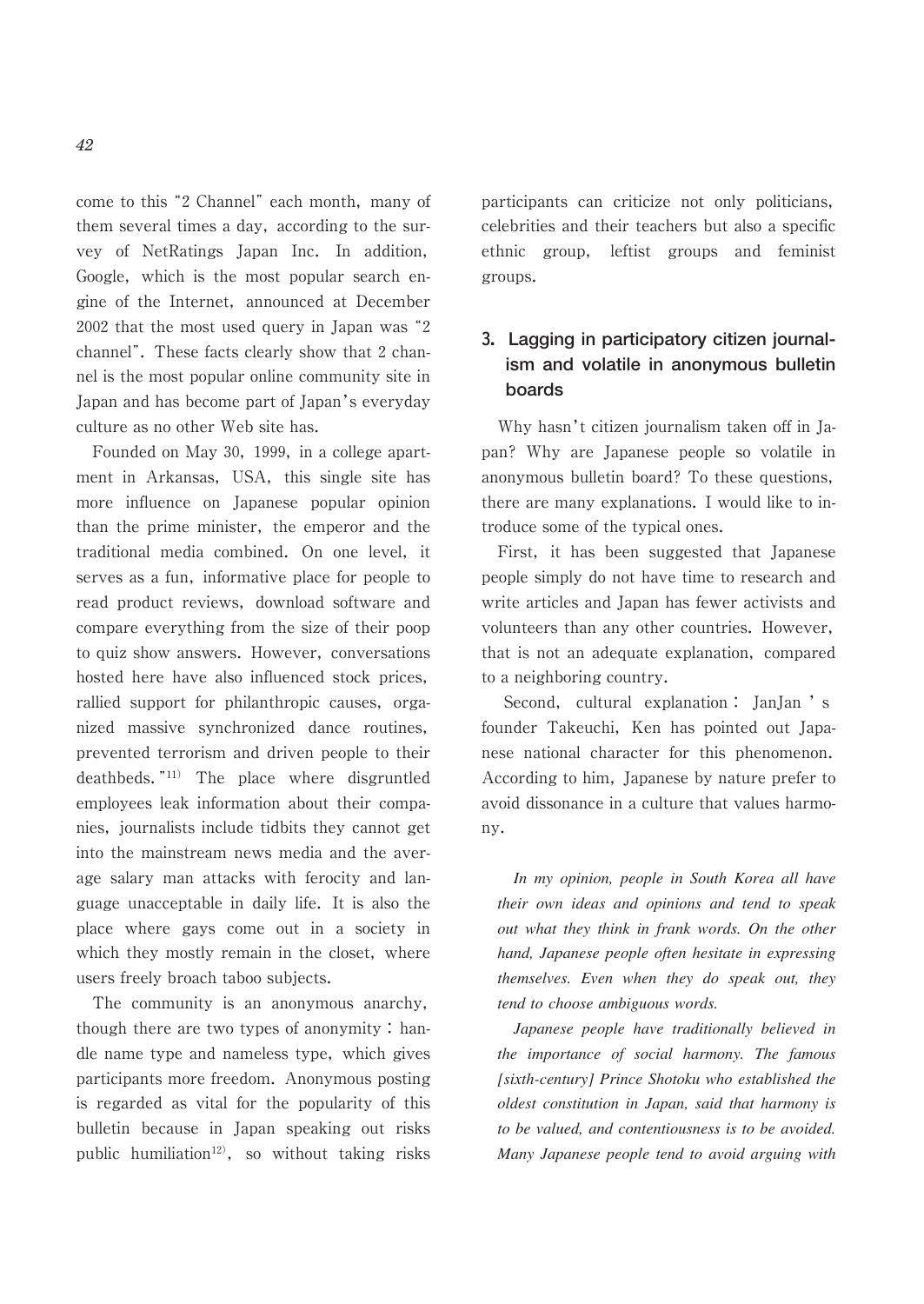*others, not to speak out one's own opinion, and are easily overwhelmed by the majority. In general, Japanese people are not good at expressing their opinions.*13)

 Mr. Takeuchi refers to people's distrust of the Internet, thanks to the online bulletin 2 Channel, though he did not name it explicitly.

*This site is flooded with libels, slanders, copyright violations and even terror announcements. It is basically a lawless area. Offensive right-wing rhetoric prevails in this site, and the liberal newspapers, magazines and intellectuals are constantly under fierce attack ... It is said that this site is supported by advertising revenue, with customers mainly from pornography sites, customer loan businesses and online casinos.*14)

 Ohmynews Japan's first senior editor, Mr. Torigoe also explained about the differences between Japan and South Korea at a conference held by Ohmynews Korea as following.

*- South Korea had a successful democratic movement in 1987, which generated a great deal of political will and power. In Japan, a dominant political party has ruled for over 60 years. Thus, politics in Japan tends to be covered as a horserace or a baseball game, not a participatory phenomenon.*

*- There is a strong distrust of mainstream media in South Korea, but great respect for mainstream journalism in Japan.*

*- The relationship to the Internet is complicated in Japan. Yes, there are 8.6 million bloggers, many of them writing expert blogs on esoteric subjects. However, there is a lot of resentment of this culture, largely based on the culture of* "2 channel", *a Japanese site that shows much of the worst of the participatory internet.*

*- Many Japanese are not comfortable connecting their names to their opinions. They are more comfortable in a culture of anonymity.*

*In bringing OhmyNews to Japan, these questions and disparities will need to be addressed and bridged.*15)

Two former major newspaper's reporter seem to agree to the cultural differences between South Korea and Japan and to the derogatory culture in the Japanese Internet bulletins. Regarding Japanese people's respect for mainstream media, however, they have different opinion. Mr.Torigoe seemed to think that the Japanese public appears relatively satisfied with the media they have ; Mr.Takeuchi apparently has taken an opinion that dailies operated by Japan's five media powerhouses lack a tradition of hard-nosed reporting and their articles often faithfully retain the original spin of press materials by released by government and business organizations.

 Things are not so simple, but complicated. Japanese newspapers have the highest circulation rate of any country in the world. Japan still ranks second in the world when looking at consumption by population at 549 copies per thousand. However, South Korean situation is not that different. Newspaper circulation rate has been high enough at 449.8 copies per thousand. According to a survey, in both countries, Japan and South Korea, newspaper is thought as the most reliable institution among military, the police, United Nations, labor union, administration, big business, national legislature, religious association (In Japan 70.2 %, in South Korea  $64.9\%$ ).<sup>16)</sup> People in both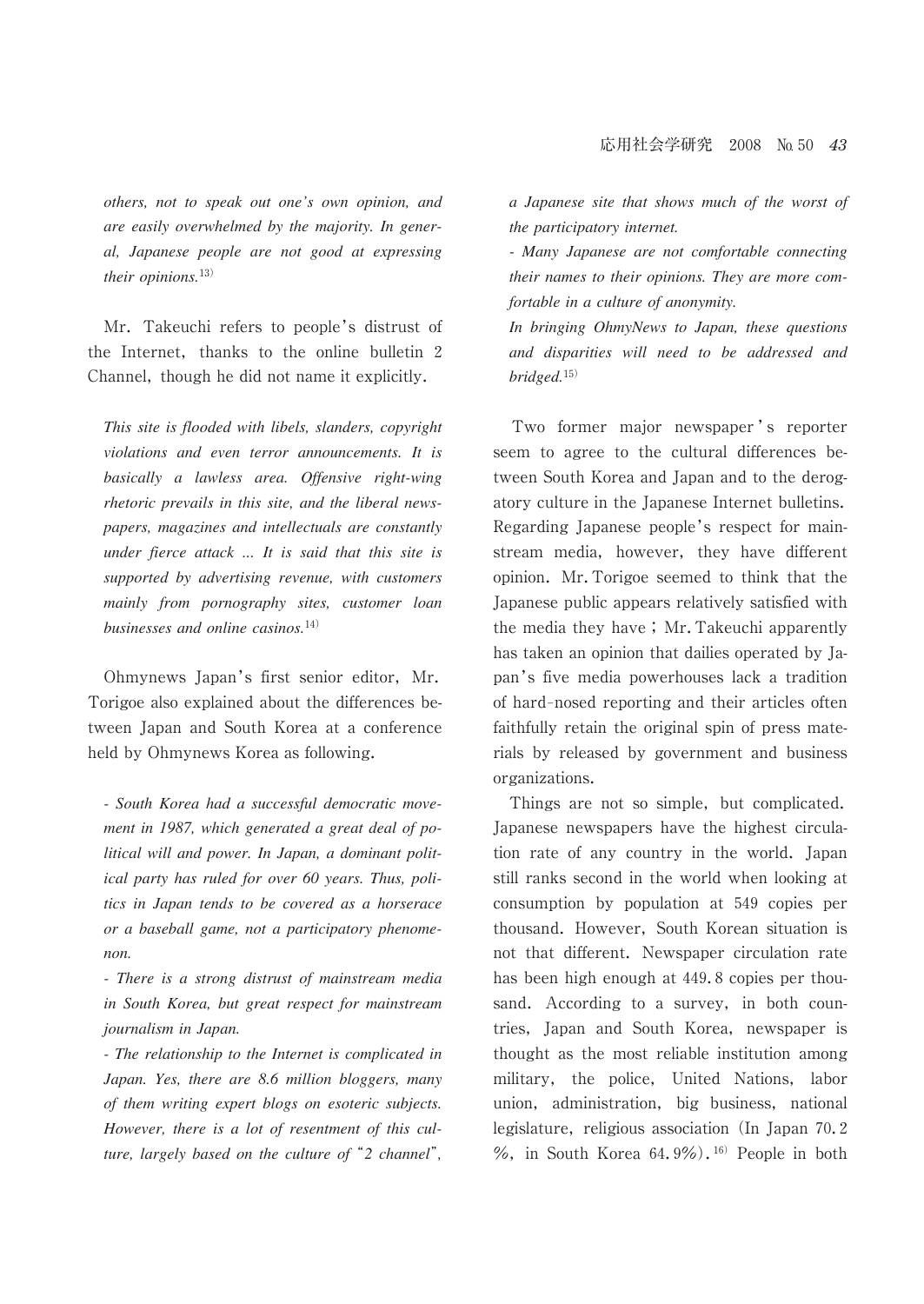countries still love reading newspapers, but sometimes harshly criticizing the tone of some news articles from various positions, and then go to on-line and compare various news-sites and try to finds "truths" they can agree to. Isn't that close to what is really happening here and there?

 In the meantime, what they do not give any explanation is about why 2 channel has been so popular especially among younger generation. For '2 channeler' (people taking part in 2 channel), the place is felt like the public sphere where actors are equally endowed with the capacities of discourse, recognize each other's basic social equality and speech is undistorted by ideology or misrecognition. In addition, the sensational site has been known to uncover corporate secrets and political scandals, at times being a news source for journalists seeking to dig up interesting stories. In the May 2001 issue of Cyzo magazine, veteran journalist Soichiro Tawara interviewed 2 Channel founders Hiroyuki Nishimura and Ichiro Yamamoto, who spoke of instances where information on their site was picked up by a tabloid journalist and made it into the mainstream news. With this anonymity, 2 channel allows users to post revealing truth that the established media never report, increasingly being recognized as a special place on the internet, where people can combat the mass media on a grass-root level.

# **4.Positionality of Online Journalism in Japan**

Long-standing "politically icy, economically hot" (for China-Japan) or "culturally cool, politically freezing" (for South Korea-Japan) relations seem to have been eased since September 2006 when newly elected prime minister, Shinzo Abe, visited South Korea and China tout de suite. With the jumped approval rating for the Cabinet, it appeared that the public opinion supported new prime minister's effort to improve relations between Japan and the two important countries in Asia that had been freezing for much of the past half-decade, mainly due to Abe's processor Junichiro Koizumi's multiple visits to Yasukuni Shrine for war dead. As the name's literally meaning is "peaceful country", Yasukuni implies that, owing to the meritorious services of the spirits of the deities-the war dead-worshipped, the nation enjoys peace and security. Hence, it has been criticized as a symbol of Japan's militarism not only by the neighboring countries that had been suffered for Japanese invasion or colonization but also in some Japanese public.

 In the visit to the China as well as South Korea less than two weeks after taking office, Abe declared that he would not reply to the question if he will visit to Yasukuni shrine, saying that he do not want the issue politicized as "a tool of international politics." So far, he has not visited the shrine, just showing some gestures like sending a floral offering to the shrine.

 The problematic is the public opinion about the historical and current political issues between Japan and Korea. The fact that with the visit to Beijing the approval rate of the government became higher seems to suggest that the majority in Japan support Abe's efforts to improve the relations between two countries. At the same time, however, it does not mean that the majority agree with the Beijing's arguments concerning historical issues. In fact, the contrary is near the case. For example, when Koizumi was in office, same thing happened.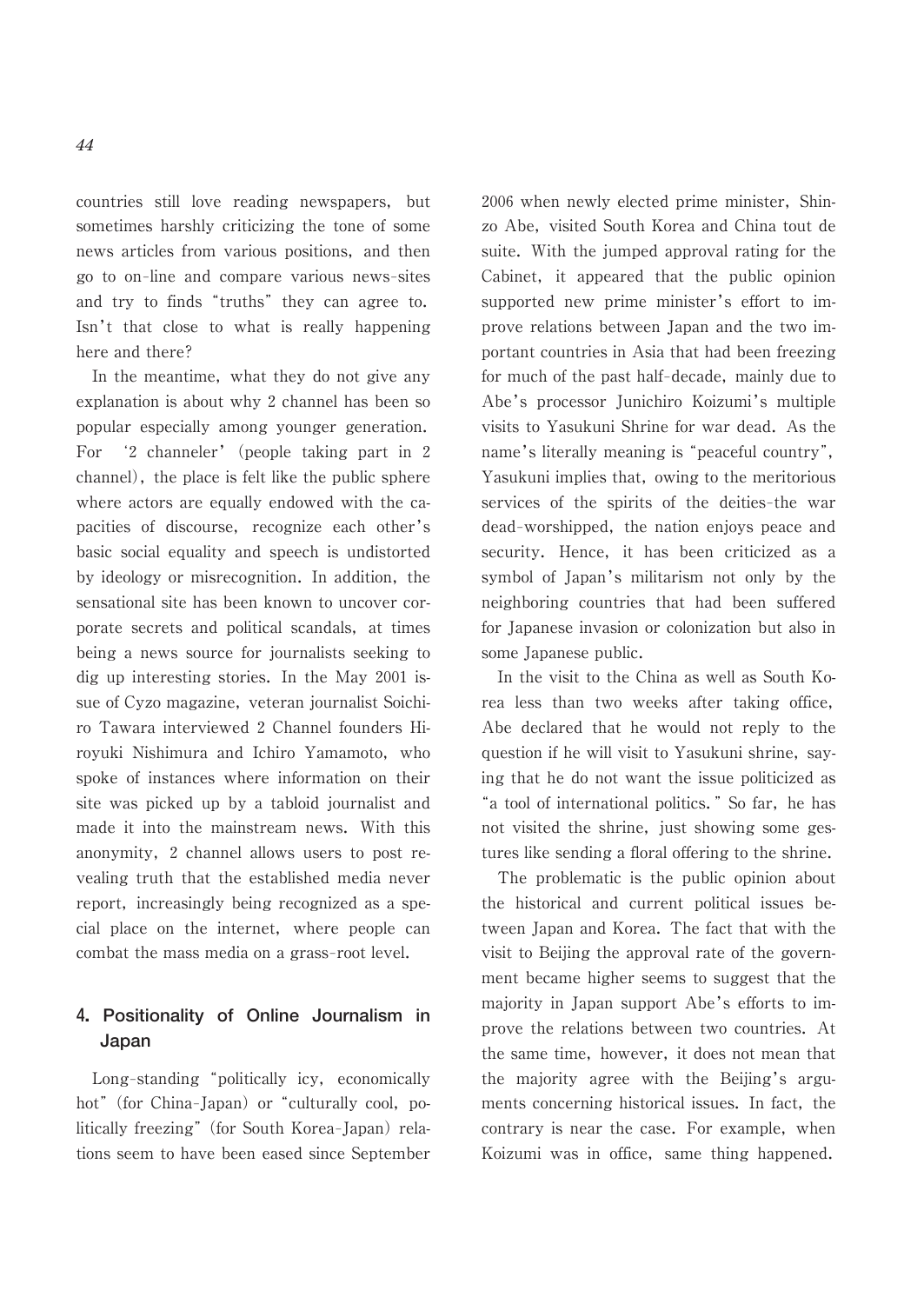Although many polls showed nearly majority's opposition to the prime minister's visit to Yasukuni shrine, the approval rate had been so high, almost up to 70%. It might seem odd, but it is not. Business leaders such as Nippon Keidanren (Japan Business Federation) had same opinion, that is to say, "Opposition to the visit to the shrine, support to the Koizumi's Cabinet.─ In addition, the Komeito in the ruling coalition has been against not only the visit to Yasukuni but also many right wings' movement in the government, though, keeping the coalition. The bottom line is that those oppositions to the visit to the shrine were not from the public contrition for colonizing Korean peninsular and invading China and many of Asian countries before and during World War 2. Those have been from the expectation to the improvement of the relations between Japan and the neighboring countries, especially South Korea and China.

 To understand the actual conditions of the public opinion in Japan, I would like to try to discuss the dialectic between the agenda and opinions in two spheres, the traditional media and the newly rising public community and try to explain the geopolitics of the news media using the concept of positionality. The concept was originally developed from theoretical discourse regarding identity, though, I think it is more useful for investigating processes and outcomes of collective identification, which is the key factor for understanding the modern cultural politics and the public opinion in Japan.

# **The gap between the polls and the discourse on the Internet**

 If the public opinion in the two spheres is different, what are we supposed to do with the difference?

 Almost every opinion survey conducted by major news media regarding the prime minister's visit to Yasukuni shrine shows that Japanese public has been divided into two groups either of which could not take the majority (see figure 1). However, the thing is the questionnaire itself rather than the ratio of pro and con. According to another survey<sup>17)</sup> done right after Koizumi's trip on the Aug-15, 2006, a total of 51.5 percent approved of Koizumi's visit to the shrine, while 41.8 percent opposed it. However, 44.9 percent were opposed to the next prime minister visiting the shrine and only 39.6 percent said Koizumi's successor should make a trip. Of the supporters of Koizumi's visit, 56.6 percent said the decision to visit should not be altered by other countries' opinions on the issue, while 55.4 percent of the people who said they opposed the trip cited the negative effects the trip made on ties with China and South Korea as the reason.

 Here, we can recognize that the negative effect on relations with China and South Korea is the majority opinion of the opposition rather than the fact that Yasukuni worships the war criminals. Although the 60.4 percent of the respondents believed the Class-A war criminals enshrined at Yasukuni along with 2.5 million war-dead should be separated from the shrine they do not seem to think the Class-A war criminals problem is not the reason for the question. On the contrary, the majority among the positive point out the foreign intervention in the domestic matters as an objection. For their part, the Yasukuni issue should be domestic and should not be politicized due to the holy character of Yasukuni Shrine. The bottom line is that Japanese public opinion for that matter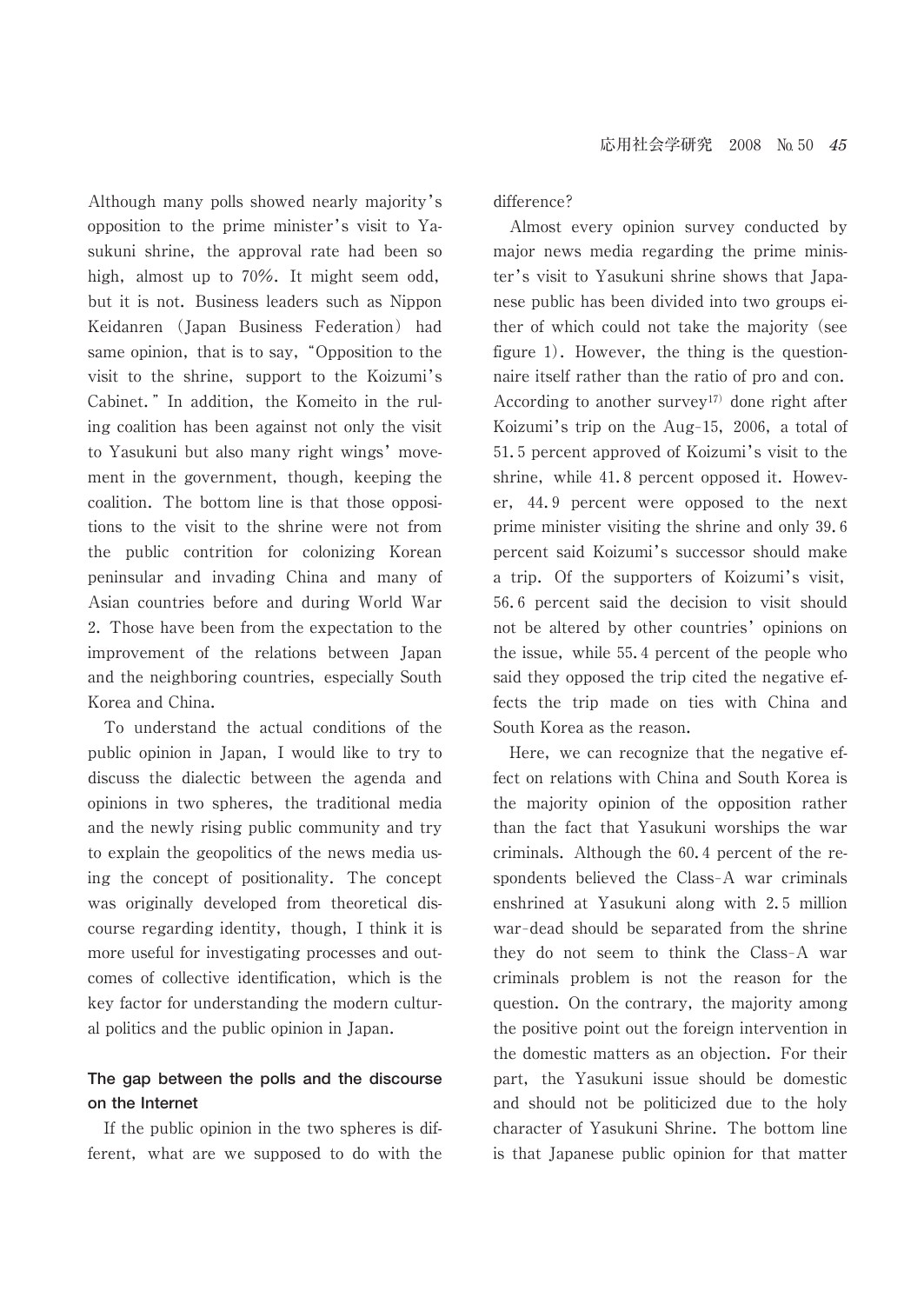| The Asahi    | $2004 - 11$ | $2005 - 04$ | $2005 - 05$ | $2005 - 06$ | $2005 - 08$ | $2005 - 10$ |  |
|--------------|-------------|-------------|-------------|-------------|-------------|-------------|--|
| Positive     | 38%         | 36%         | 39%         | 36%         | 41%         | 42%         |  |
| Negative     | 39%         | 48%         | 49%         | 52%         | 47%         | 41%         |  |
|              |             |             |             |             |             |             |  |
| The Mainichi | $2004 - 12$ | $2005 - 04$ | $2005 - 06$ | $2005 - 07$ | $2005 - 10$ | $2005 - 11$ |  |
| Positive     | 46%         | 42%         | 41%         | 39%         | 44%         | 50%         |  |
| Negative     | 41%         | 45%         | $50\%$      | $51\%$      | 51%         | $46\%$      |  |
|              |             |             |             |             |             |             |  |
| The Nikkei   | $2005 - 06$ | $2005 - 08$ | $2005 - 11$ |             |             |             |  |
| Positive     | 38%         | 46%         | 47%         |             |             |             |  |
| Negative     | 42%         | $38\%$      | 37%         |             |             |             |  |
|              |             |             |             |             |             |             |  |
| The Yomiuri  | $2001 - 08$ | $2005 - 05$ | $2005 - 11$ |             |             |             |  |
| Positive     | 40%         | 48%         | 47%         |             |             |             |  |
| Negative     | 34%         | 45%         | 41%         |             |             |             |  |
|              |             |             |             |             |             |             |  |
| The Sankei   | $2005 - 08$ | $2005 - 11$ |             |             |             |             |  |
| Positive     | 40%         | 47%         |             |             |             |             |  |
| Negative     | 43%         | 45%         |             |             |             |             |  |
|              |             |             |             |             |             |             |  |

**Figure 1 the opinion polls about Koizumi**'**s visit to the Yasukuni**

**Source** : Each Newspaper. Cited from 大石裕・山本信人編著『メディア・ナショナリズムのゆくえЁ 「日中摩擦」を検証する』朝日新聞社、2006 年

seems to be divided, but actually it is not. Gerald Curtis, professor of political science at Columbia University points out as following.

"Yasukuni is not simply a shrine to honor the young men who fought and died for their country. Yasukuni honors the ideology and the policies of the government that sent these young men to war. It endorses the view that the attack on Pearl Harbor was a preemptive attack, taken in self-defense, and Japanese aggression

in Asia was in fact a noble endeavor to liberate Asia from Western imperialism and colonial $ism.$ "<sup>18)</sup>

 Furthermore, looking at the Internet, we cannot help but be surprised to see another public opinion, which is totally different from the major media's polls. As Figure 2 shows, the vast majority of the respondents think exactly same way.

What we could learn from these phenomena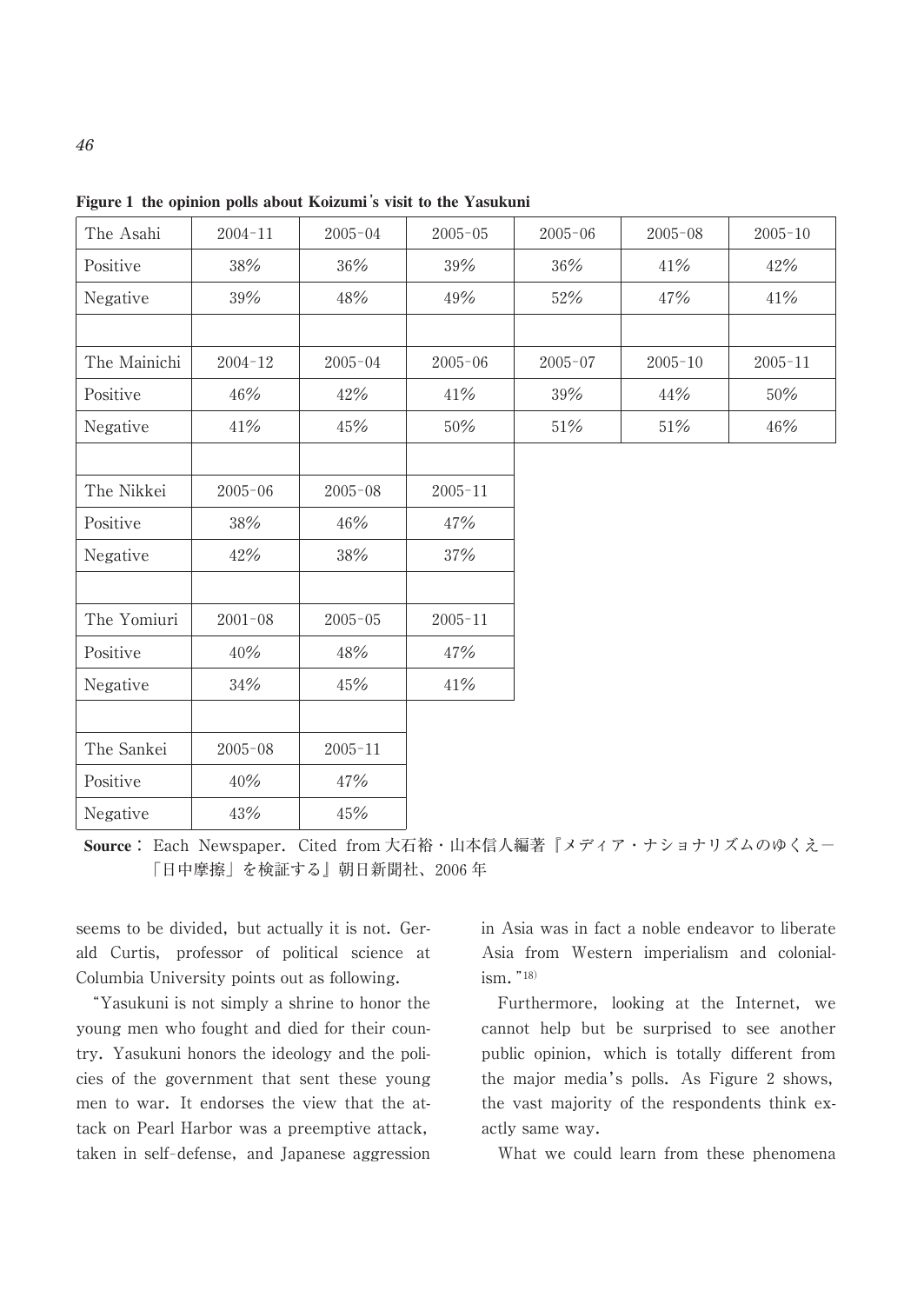| 次期首相の靖国神社参拝について。<br>(About the next prime minister's visit to Yasukuni shrine.) |               |      |      |    |    |    |    |    |    |    |
|---------------------------------------------------------------------------------|---------------|------|------|----|----|----|----|----|----|----|
|                                                                                 | $^{(1)}$      | 10   | 20   | 30 | 40 | 50 | 60 | 70 | 80 | 90 |
|                                                                                 |               |      |      |    |    |    |    |    |    |    |
| 参拝は必ずしてもらいたい。<br>By all means                                                   | 86.36% (608)  |      |      |    |    |    |    |    |    |    |
|                                                                                 |               |      |      |    |    |    |    |    |    |    |
| 参拝は絶対に反対だ。<br>Absolutely not                                                    | $4.7\%$       | (35) |      |    |    |    |    |    |    |    |
|                                                                                 | $1.99\%$ (14) |      |      |    |    |    |    |    |    |    |
| 中国・韓国の出方次第。<br>Up to the attitude of China and South Korea                      |               |      |      |    |    |    |    |    |    |    |
| 国内で賛成がもっと増えれば、参                                                                 | 1.85% (13)    |      |      |    |    |    |    |    |    |    |
| 拝してもいいと思う。<br>Might be good with more approval<br>within the country            |               |      |      |    |    |    |    |    |    |    |
| 分からない。 0.71% (5)<br>Don't know                                                  |               |      |      |    |    |    |    |    |    |    |
|                                                                                 |               |      |      |    |    |    |    |    |    |    |
| 白票。<br>Blank vote                                                               | $1.28\%$ (9)  |      |      |    |    |    |    |    |    |    |
|                                                                                 |               |      |      |    |    |    |    |    |    |    |
| 白紙票<br>Abstention<br>全て                                                         | $2.84\%$      |      | (20) |    |    |    |    |    |    |    |
|                                                                                 |               |      |      |    |    |    |    |    |    |    |

**Figure 2 an opinion poll in the Internet** (**as shown on the website**)

**Source**: http://www.yoronchousa.net/webapp/vote/result/?id\_research=930 survey period : from  $8-16$  to  $9-30$ , 2006 the total number of respondents : 704

is that there could be several phases in the public opinion, which we can get not only from the traditional journalism but also in the on-line community. In addition, sometimes we cannot get it from the opinion survey done by the major journalism because people might not tell their true intention openly. For example, what if you ask someone, "Are you racist?" Certainly, you hardly hear "Yes" in any society. However, as you might guess, some people have negative stereotype to a specific race or ethnic group, to some extent, especially in a society where people tend to avoid arguing with others, not to speak out one's own opinion.<sup>19)</sup> Some might argue that it is Japanese culture. However, it could happen in other countries. One possibility is that this disposition has been prominent with popularization of the Internet.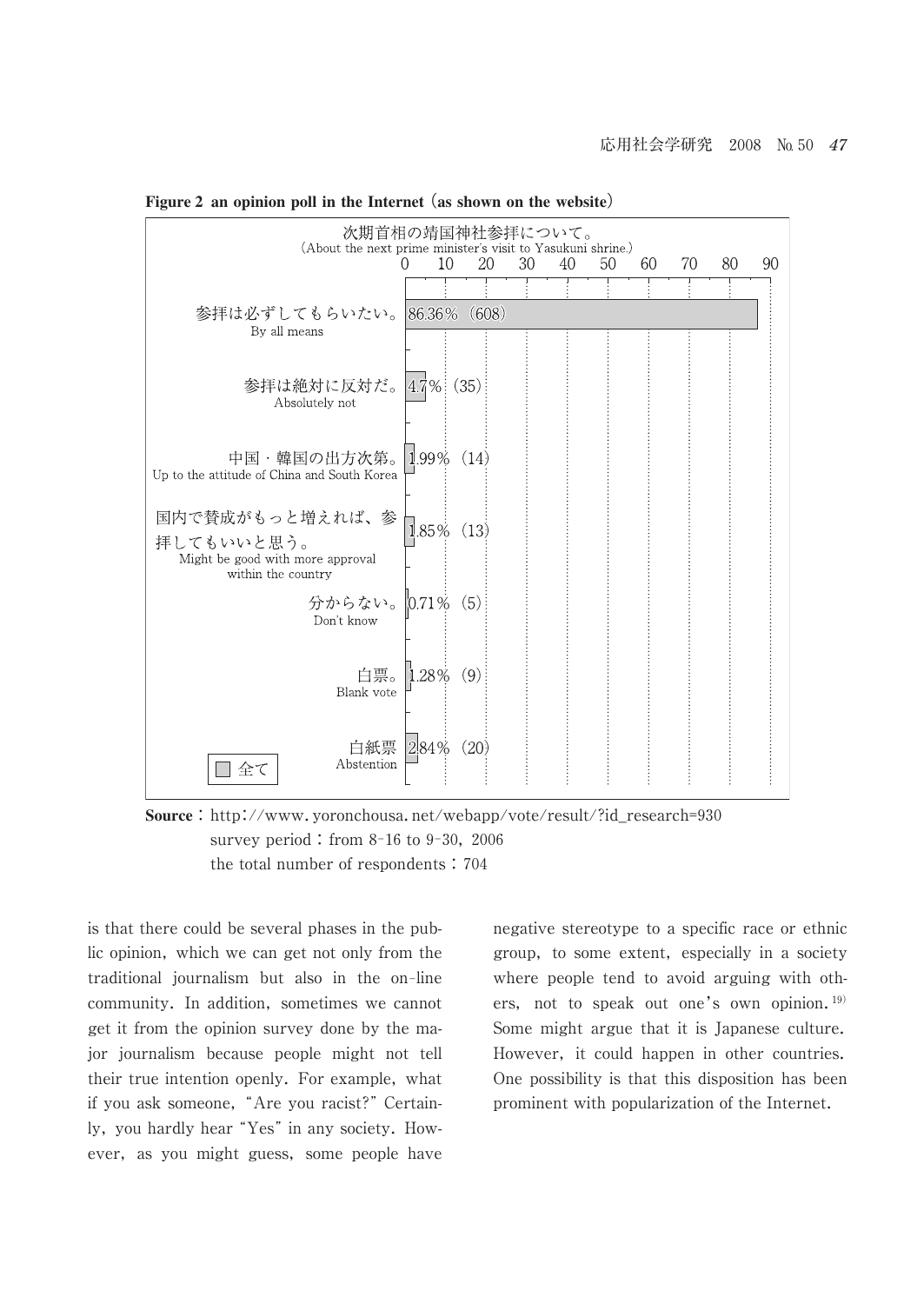# **5.Postionality and the public opinion**

 In Figure 3, the horizontal line stands for ideology from Left to Right. Not to mention we have to be careful about the definition of ideological ground because it depends upon the context of the society. The vertical line, which is not common in the academic field, stands for a different phase, from the emotional to the rational, or from the cultural to the political, in Japanese terms, from Honne(本音) as true intention to Tatemae (建前) As enunciated principle.

 Logically, people's opinion on the website might be found in all the area of the figure. Accordongly, it would be an interesting topic if any imbalance or difference between in the traditional journalism and the Internet. In other words, if any Internet bias is to be found, we should be interested in the bias and we are to explain why it does happen.

 Certainly, there is considerable gap between the two spheres in terms of public opinion, as we have seen in the Yasukuni's case.

 Here, let's take a look at the most influential Internet bulletin in Japan, which is famous (notorious?) for anti-Chinese and anti-Korean contention. As a New York Times reporter observed, '2-Channel' might seem as a window into Japan's ugly side. Many of the contents tend to be nationalistic and xenophobic, especially toward Koreans most fiercely and then Chinese just behind. When Sony and Samsung announced a joint project in 2004, users attacked Sony for cooperating with the South Korean company. "Die, Sony!" (氏ね!) read several comments. Many wrote that they hated Koreans, using a derogatory term to describe them. When Chinese soccer fans have been at odds with Japanese soccer players, many derogatory comments on Chinese have appeared on the bulletin. Some see that kind of comment as simply a reflection of a society that has grown increasingly conservative and nationalistic. Others say that part of 2 Channnel's culture is to shock by exaggerating.

 What is confusing is that one hardly hears those kinds of xenophobic attack in daily life as well as in the major journalism except some tabloid papers only in somehow indirect way. So which is real opinion of Japanese people? Is it plausible that college students who study racism in the sun, post the racial discriminative comments on the 2 channel after sunset?

 It is clear that Japanese society is not unique in that there has been a prohibition against racism and xenophobia at least since the defeat in World War Ⅱ. However, some might point out that those prohibitions are not from their Honne, true feeling, which is to say that the mood in the on-line is closer to Japanese people's real feeling towards Korean and Chinese. Is it a kind of intrinsic disposition of Japanese people? Otherwise, should it be a sort of geopolitical fate?

 In the meantime, why has 2 channel been so popular especially among younger generation? It is likely because for '2 channeler' (people taking part in 2 channel), the place is felt like the public sphere where actors are equally endowed with the capacities of discourse, recognize each other's basic social equality and speech is undistorted by ideology or misrecognition just as Habermas has presented. In addition, the sensational site has been known to uncover corporate secrets and political scandals, at times being a news source for journalists seeking to dig up interesting stories. With this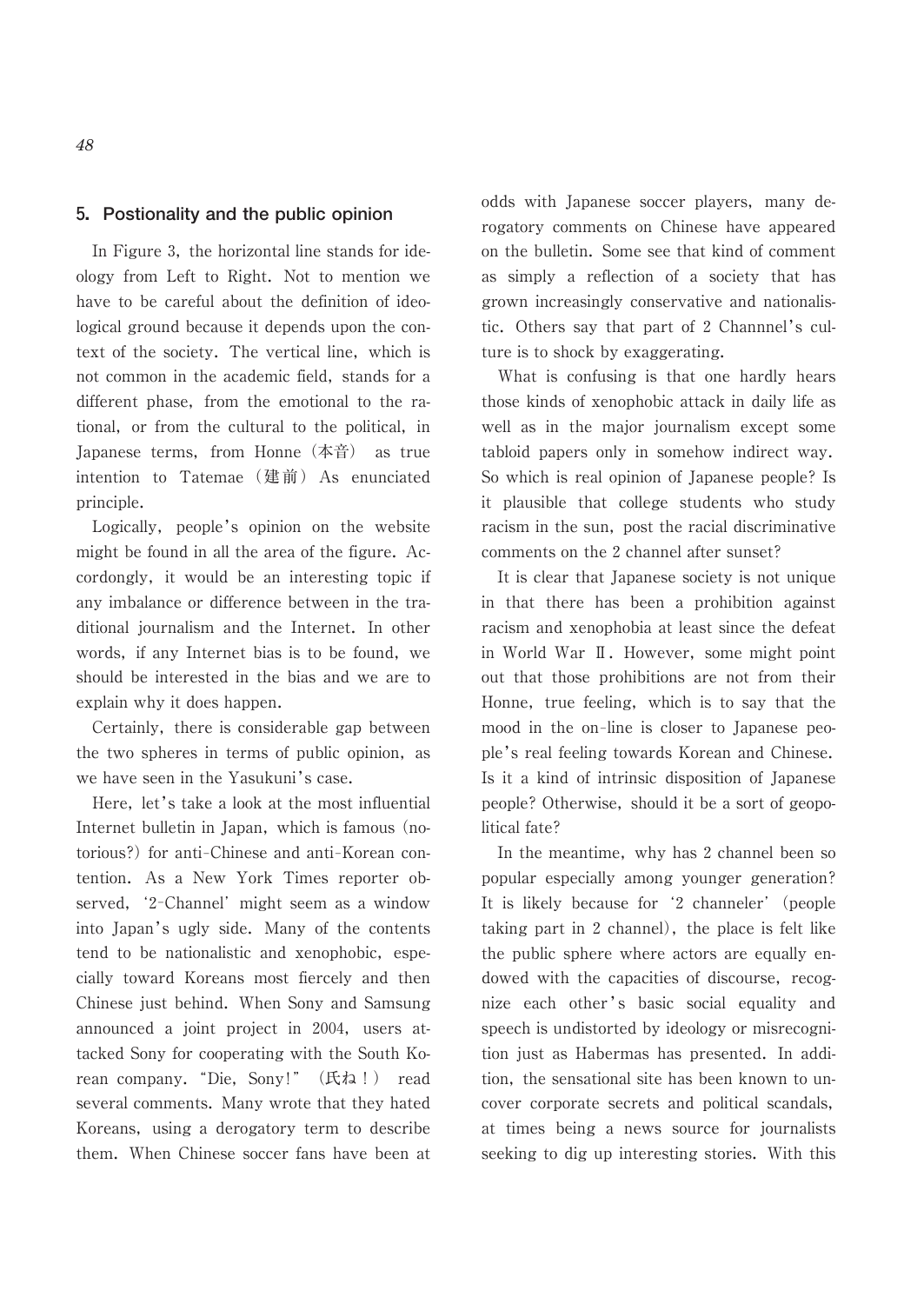

Figure 3 Positionality of the public opinion in Japan

Honne (true intention). Emotional, Cultural

anonymity, 2 channel allows users to post revealing truth that the established media never report, increasingly being recognized as a special place on the internet, where people can combat the mass media on a grass-root level.

 Henceforth, we need to understand the political or cultural context of the society. Since 1990, a kind of "cultural war" has occurred in Japan. Interestingly enough, the hot topics in the culture war have been related to the history textbook issues, the comfort women issues, and the Nanjing massacre, etc. In other words, revisionist's movement has spread. All of them are related with Japanese occupation of Korea and invasion to China. In addition, the conservative movements are not limited to the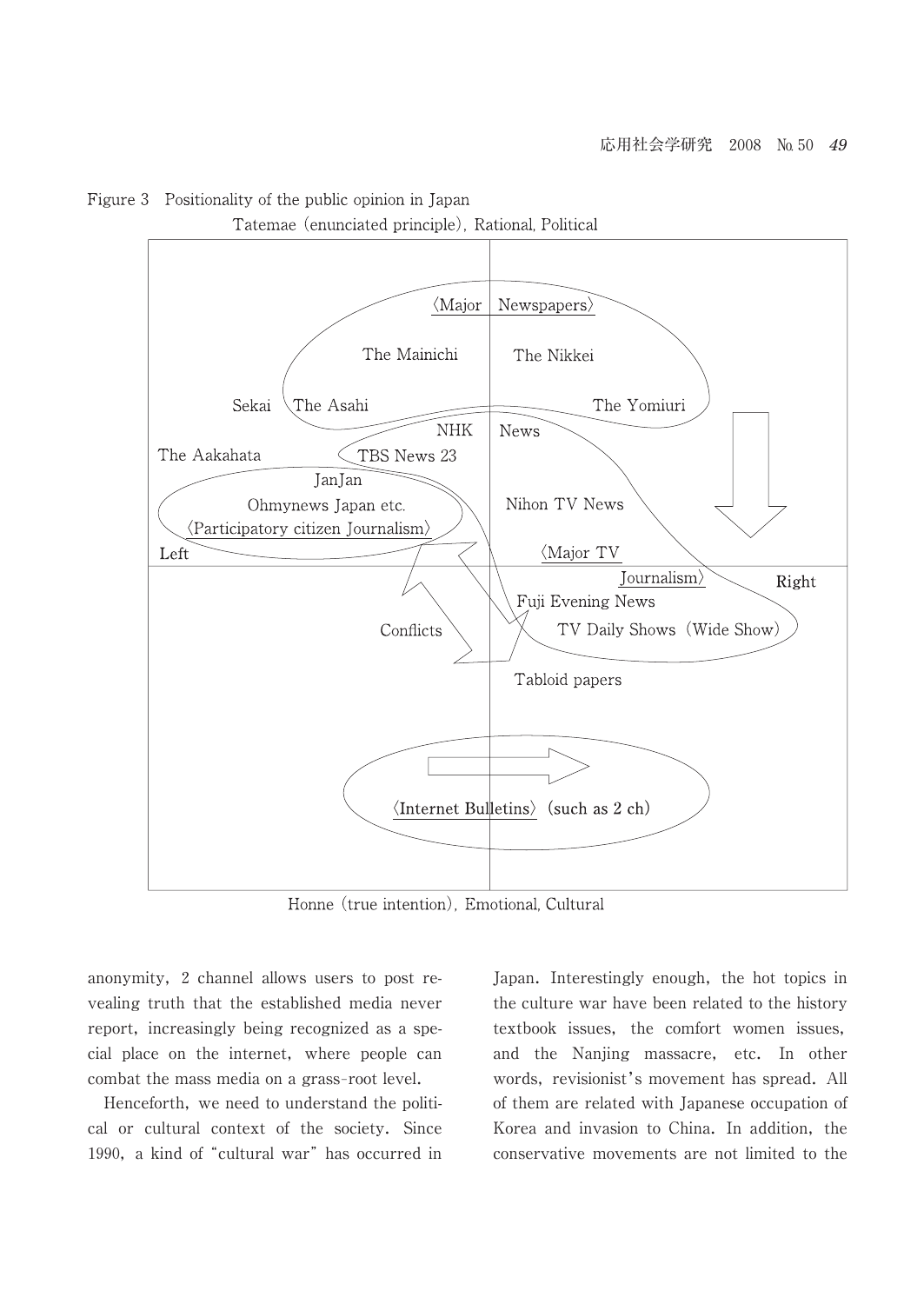Politics in capital letters. It goes to brutal crime, gender politics, etc. leading to some nostalgia for so-called "old time Japan."

 Why do they hate the left more than the right? It is because they think hegemony has been in the Left despite the fact that the political power has been so long in LDP, Liberal Democratic Party. It is an irony. However, it is also the positionality. For them, the post war democracy and the liberal have been the establishment, which has oppressed their true desire, which is to become a 'normal country.' Ironically enough, despite that the post war democracy was brought in Japan by GHQ during the American occupation of Japan, animosity goes to the neighboring countries that Japan occupied and invaded, not to the occupier.

 What is important here is that so called online public's positionality with regard to the public opinion has been shifted toward the emotional right(心情右翼), confronting against the rational left (左翼言論). In addition, the positionality that is prominent in the Internet bulletin such as 2 channel also could be found in many of the tabloids and daily TV shows. Probably this shift to the lower right of the traditional media as suggested in Figure 3 have had a great impact on the conservative swing on the Internet where by now mainly younger generation gather around.

## **6.Concluding remarks**

 With the advent of the digital era, the sources of information have diversified and the possibility of public discussion has expanded. At the same time, however, we also can witness the tendency of fragmentation of public agenda and some inclination to polarization of public opinion about the agenda. In the space of web community, even people who have a very excessive opinion, which could not be addressed easily before, could argue freely and publicly. Furthermore, once those kinds of extreme opinions were identified on the web community then could be strengthened and amplified as, say, the opinion of silent majority or the truth unknown to "us" with much clarity. We can find easily this kind of inclination in the public discourse about the historical and current issues in/between Japan and other Asian countries not only on the Internet but also in the traditional media. Because of the trans-nationalization of the news media and the expansion of the border-less Internet, public discourse could easily cross the border and people could find obstacles less frequently to communicate with the people of the other countries. Nevertheless, the content of the public conversation or the position people take in the discussion have strong tendency of going nationalistic, barricaded in the shell of the state or nation. We should work more to explain the mechanism.

 Although we do not need to underestimate the role and some positive impact of Online journalism, we should not mystify or privilege participatory journalism on the Internet. It could be democratic in communication style but nationalistic in content. In addition, we have to inquire into the characteristics of discussion or the continued dialogue on the Internet. Some scholars pointed out that those kinds of online discussion are likely to end as a sort of group polarization partly because of the anonymity that many Internet users consider as a key factor for active postings or any other reason. How can we deepen the deliberate discussion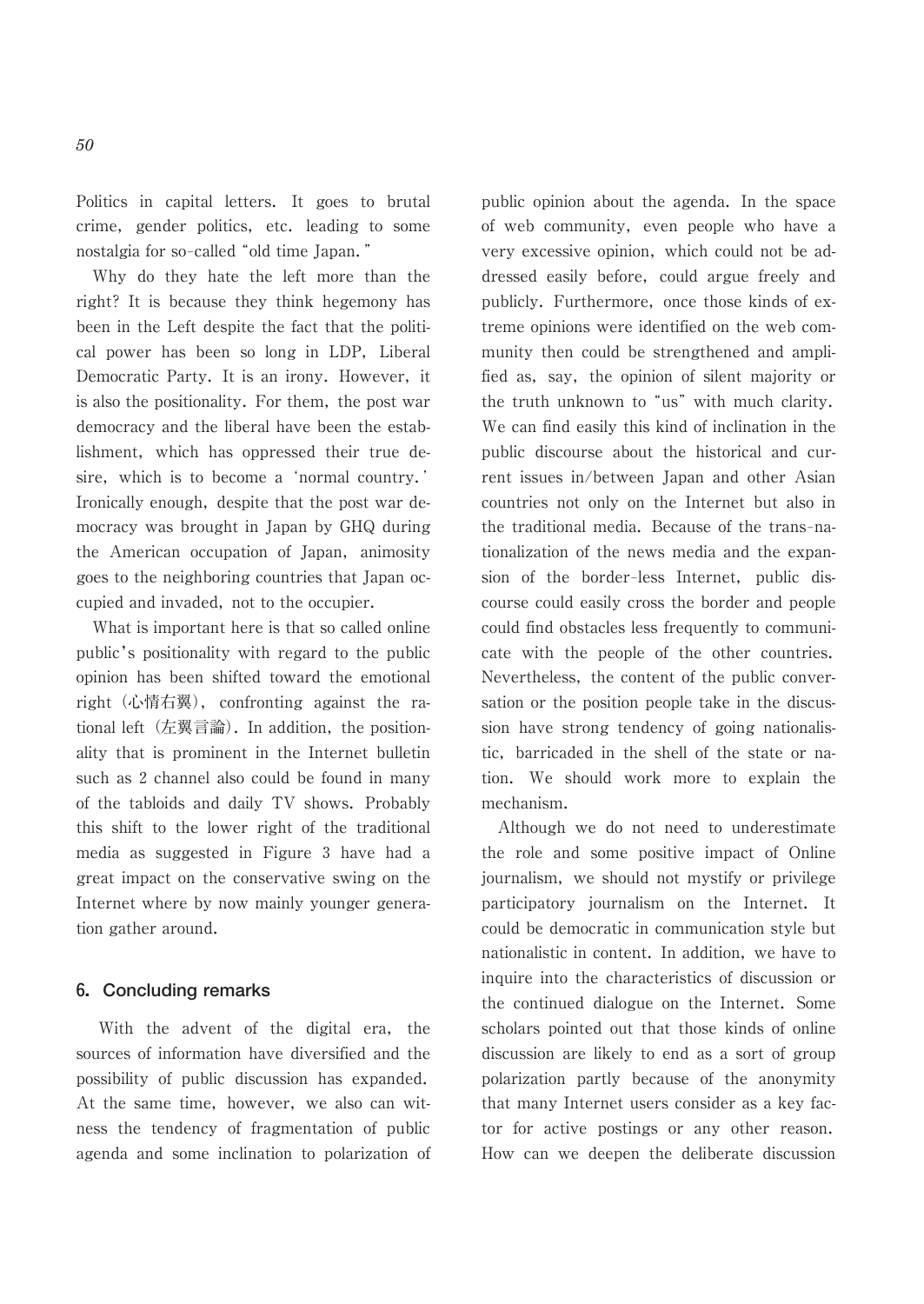for better society in this globalized and digitalized world? That is the problematic.

- 1) http://www.asiaweek.com/asiaweek/technology/990806/web\_revolt.html
- 2) 宇都宮徹壱『サッカー批評』第一六号、三四一四 一頁参照
- 3) 阿部潔(二〇〇一)『彷徨えるナショナリズム』世 界思想社
- 4) 米田万理『毎日新聞』七月二九日付夕刊
- 5) Source. Ministry of Internet Affairs and Communications, Japan, Information and Communications in Japan
- 6) Blaine Harden, "Japan's Warp-Speed Ride to Internet Future─, *Washington Post*, August 29, 2007.
- 7) http://global-reach. biz/globstats/index. php 3 (Accessed 29 September, 2007) According to March 2006 statistics, Chinese language now represents 14.1% of all Internet communication and media use, Japanese 9.6% and Spanish 9%, and Korean 4.1%.
- 8) Recently, Microsoft's MSN and the Manichi Shimbun finished their joint venture, MSN -Manichi News. The Mainichi started its own website and MSN shifted to the Sankei since 1 October 2007.
- 9) Tim Clark, "New Online Daily Gives Readers a Fresh Take on the News, *Japan Media Review*, posted 2003-05-01. (www.ojr.org/japan/internet/1051767575.php)
- 10) Tony McNicol, Citizen-Journalism Web Sites struggle to attract reporters, *The Japan Times*,  $2007 - 05 - 15$ .
- 11) Lisa katayama "2-Channel Gives Japan's Famously Quiet People a Mighty Voice", Wired News, 2007-04-19.
- 12) The founder of 2 channnel, Mr.Nishimura gave

the reason for allowing anonymous posting in an interview with the Japan Media Review.

Q : Why did you decide to use perfect anonymity, not even requiring a user name?

A : Because delivering news without taking any risk is very important to us. There is a lot of information disclosure or secret news gathered on Channel 2. Few people would post that kind of information by taking a risk. Moreover, people can only truly discuss something when they do not know each other.

If there is a user ID attached to a user, a discussion tends to become a criticizing game. On the other hand, under the anonymous system, even though your opinion/information is criticized, you do not know with whom to be upset. Also with a user ID, those who participate in the site for a long time tend to have authority, and it becomes difficult for a user to disagree with them. Under a perfectly anonymous system, you can say, "it's boring," if it is actually boring. All information is treated equally ; only an accurate argument will work.

- 13) Ken Takeuchi at the International Citizen Reporter Forum, Seoul, June  $23 - 26$ ,  $2005$ , sponsored by OhMyNews. Cited from David Jacobson, ┣JanJan Founder Explains Lagging Growth─, *Japan Media Review, posted: 2005-07-02. (http://* www. japanmediareview. com / japan / blog / Business/640/).
- 14) cited above
- 15) Ethan Zuckerman, "Japan versus South Korea : Can you export OhmyNews?─, *Center for Citizen Media Blog*, posted:  $2006 - 7 - 13$ . (http://citmedia.org/blog/2006/07/13/japan-versus-southkorea-can-you-export-ohmynews/)
- 16) 電通総研・日本リサーチセンター編『世界 60 カ国 価値観データブック』(2000 年)
- 17) Kyoto News International, Inc. Kyodo conducted

注